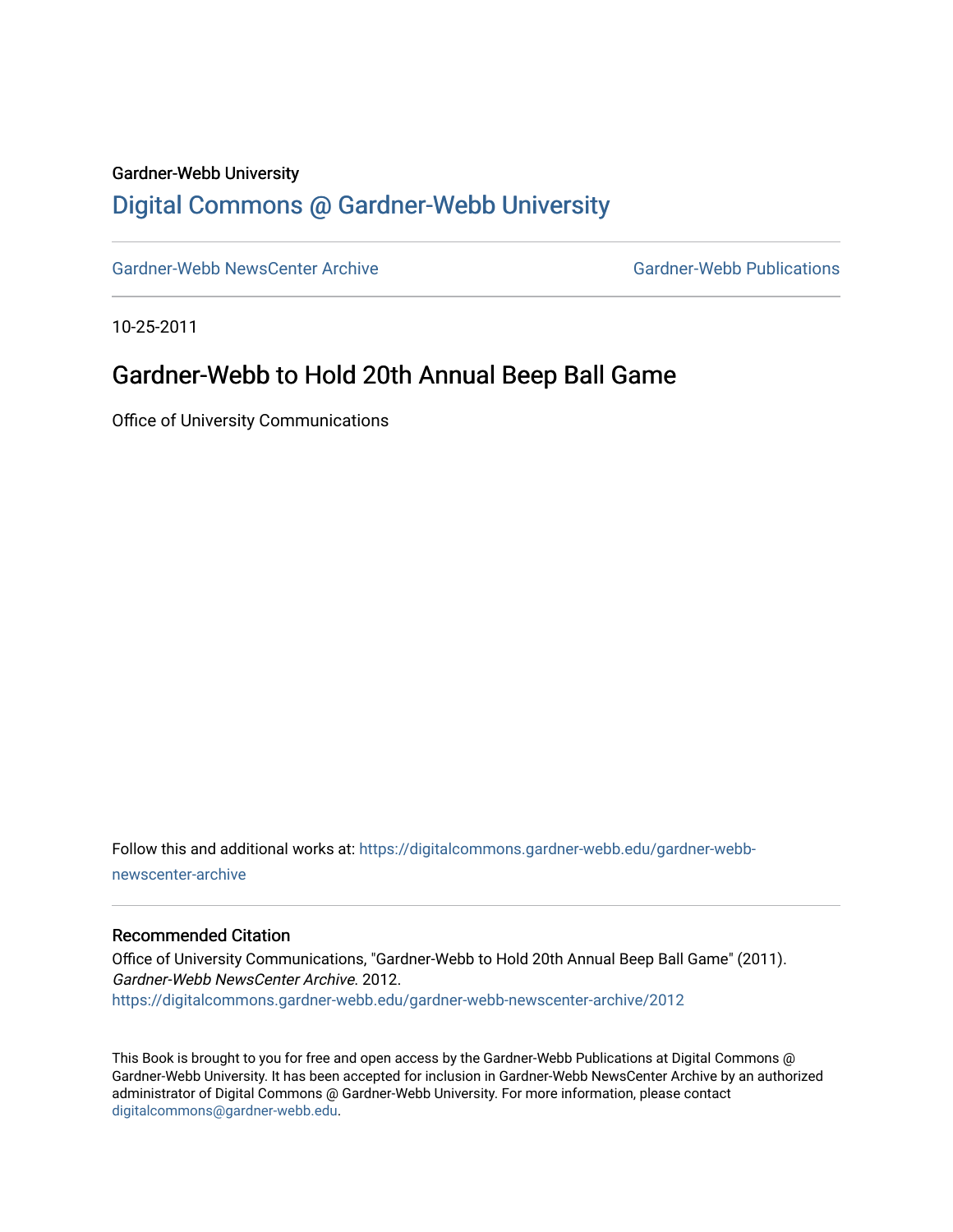# **Gardner-Webb to Hold 20th Annual Beep Ball Game**

**webpublish.gardner-webb.edu**[/newscenter/gardner-webb-to-hold-20th-annual-beep-ball-game/](https://webpublish.gardner-webb.edu/newscenter/gardner-webb-to-hold-20th-annual-beep-ball-game/)

Office of University Communications **October 25, 2011 October 25, 2011** 



Watch Video [At: https://youtu.be/TnvxvXyqAYg](https://youtu.be/TnvxvXyqAYg)

Boiling Springs, N.C. – The Noel Program at Gardner-Webb University will host the 20th annual Beep Ball game on Friday, Oct. 28 at 6 p.m. at the John Henry Moss Baseball Stadium, in conjunction with other Homecoming events.

Gardner-Webb and the Boiling Springs community are invited to enjoy a different kind of softball, one that raises awareness about the challenges that face blind and vision-impaired individuals. Sighted players must wear blindfolds while trying to hit a beeping ball, run to beeping bases, and decipher instructions shouted to them by sighted spotters.

"I've been doing this for four years with Gardner-Webb. I had heard about it but I had never done it before. It's a good opportunity—an adaptive way—for people who want the chance to be able to play sports," says senior Travis Sherrill.

Every year, a student team competes against faculty for the Beep Ball trophy. This offers visually impaired students a great opportunity to participate in athletics and gives others a window into the life of those who cannot see. "It is wonderful how everybody cheers for everybody else. At that moment we are sharing an intimate world. You get very close to those around you when you're in the dark, " says English Professor Dr. Matt Theado.